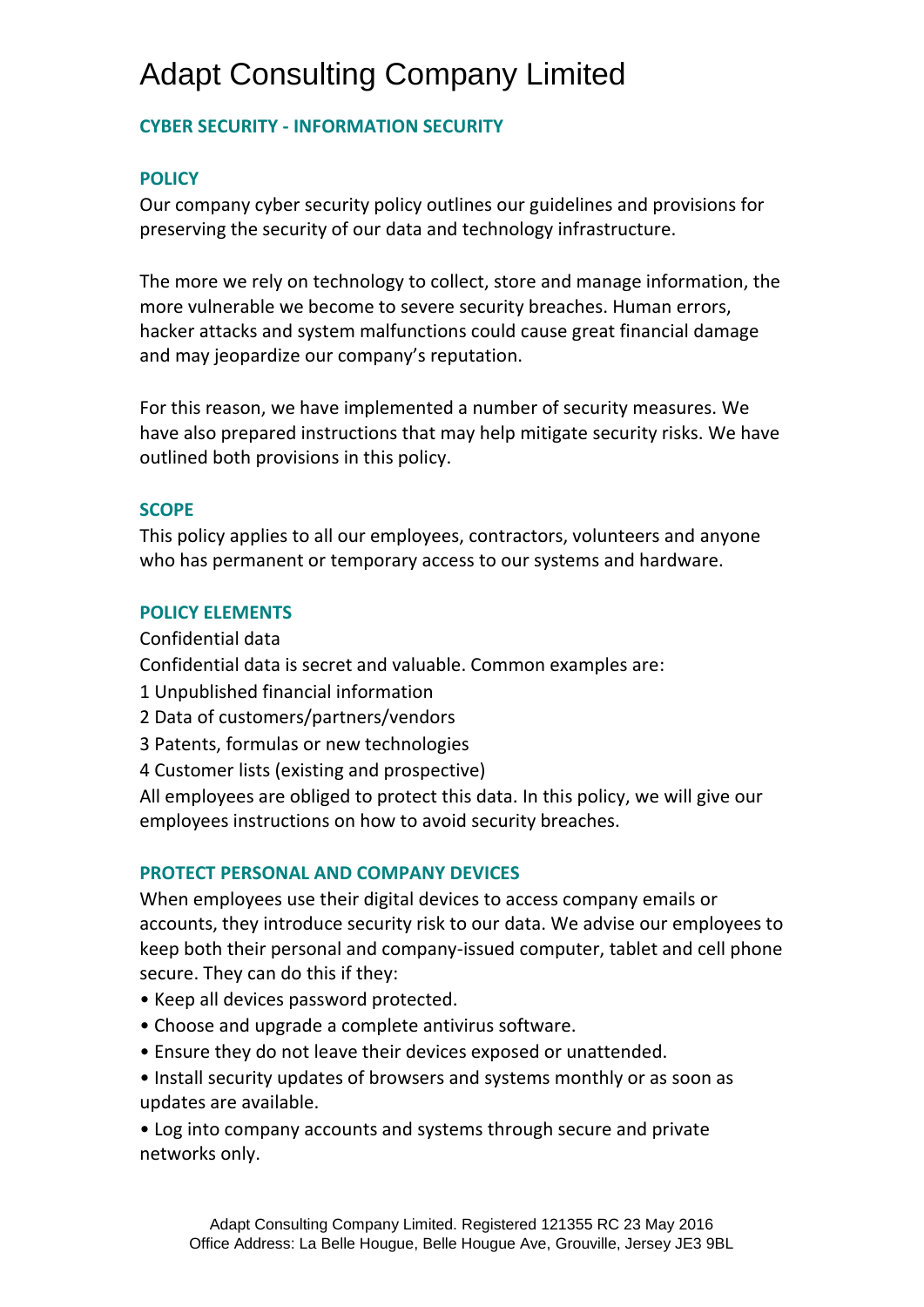# **Adapt Consulting Company**

We also advise our employees to avoid accessing internal systems and accounts from other people's devices or lending their own devices to others. When new hires receive company-issued equipment they will receive instructions for:

- [Disk encryption setup]
- [Password management tool setup]
- [Installation of antivirus/ anti-malware software]

They should follow instructions to protect their devices and refer to our [Security Specialists/ Network Engineers] if they have any questions.

#### **KEEP EMAILS SAFE**

Emails often host scams and malicious software (e.g. worms.) To avoid virus infection or data theft, we instruct employees to:

- Avoid opening attachments and clicking on links when the content is not adequately explained (e.g. "watch this video, it's amazing.")
- Be suspicious of clickbait titles (e.g. offering prizes, advice.)
- Check email and names of people they received a message from to ensure they are legitimate.
- Look for inconsistencies or give-aways (e.g. grammar mistakes, capital letters, excessive number of exclamation marks.)

If an employee isn't sure that an email they received is safe, they can refer to our [IT Specialist.]

#### **MANAGE PASSWORDS PROPERLY**

Password leaks are dangerous since they can compromise our entire infrastructure. Not only should passwords be secure so they won't be easily hacked, but they should also remain secret. For this reason, we advice our employees to:

• Choose passwords with at least eight characters (including capital and lower-case letters, numbers and symbols) and avoid information that can be easily guessed (e.g. birthdays.)

• Remember passwords instead of writing them down. If employees need to write their passwords, they are obliged to keep the paper or digital document confidential and destroy it when their work is done.

• Exchange credentials only when absolutely necessary. When exchanging them in-person isn't possible, employees should prefer the phone instead of email, and only if they personally recognize the person they are talking to.

• Change their passwords every two months.

Remembering a large number of passwords can be daunting. We will purchase the services of a password management tool which generates and stores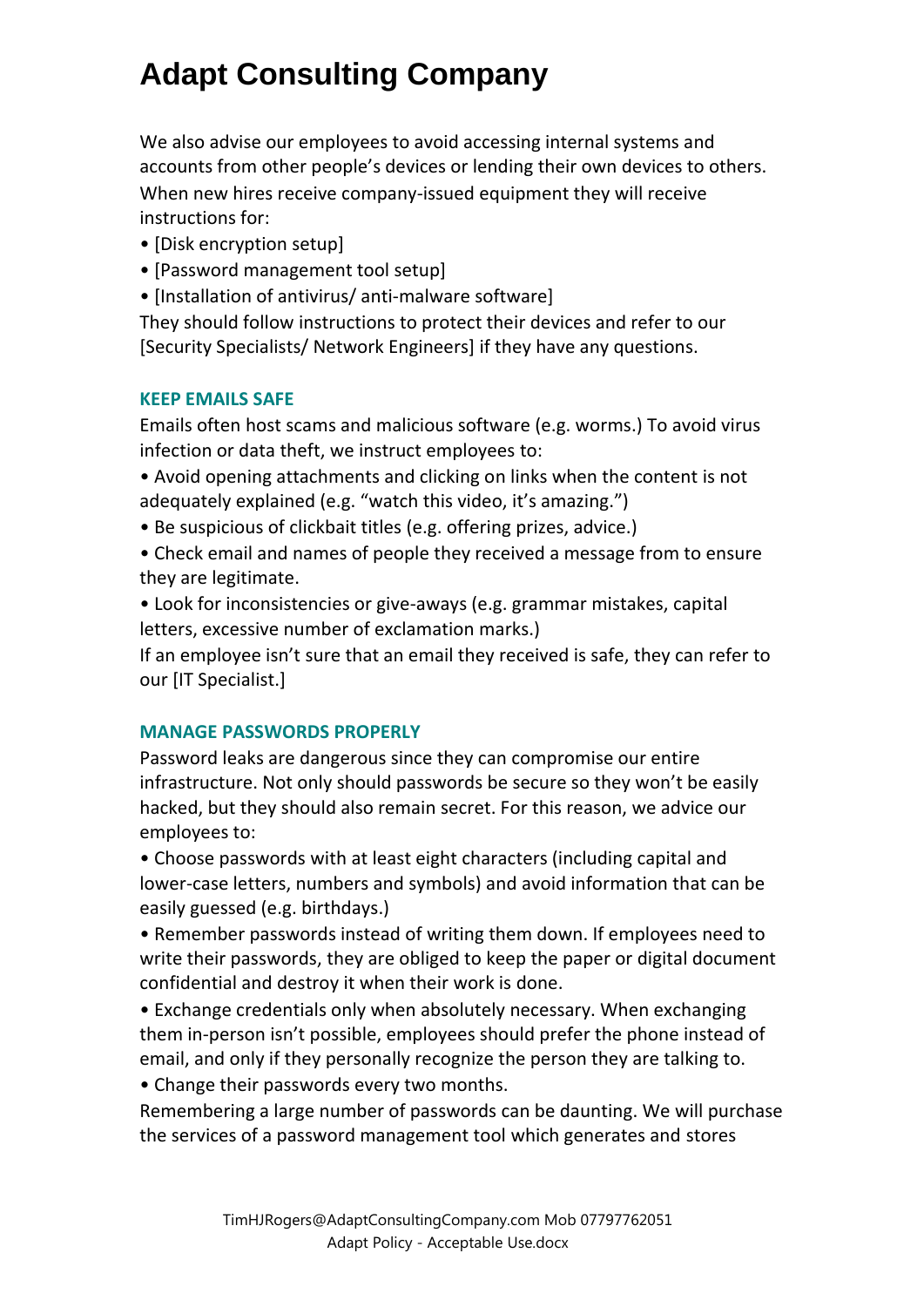## **Adapt Consulting Company**

passwords. Employees are obliged to create a secure password for the tool itself, following the abovementioned advice.

### **TRANSFER DATA SECURELY**

Transferring data introduces security risk. Employees must:

• Avoid transferring sensitive data (e.g. customer information, employee records) to other devices or accounts unless absolutely necessary. When mass transfer of such data is needed, we request employees to ask our [Security Specialists] for help.

• Share confidential data over the company network/ system and not over public Wi-Fi or private connection.

• Ensure that the recipients of the data are properly authorized people or organizations and have adequate security policies.

• Report scams, privacy breaches and hacking attempts

Our [IT Specialists/ Network Engineers] need to know about scams, breaches and malware so they can better protect our infrastructure. For this reason, we advise our employees to report perceived attacks, suspicious emails or phishing attempts as soon as possible to our specialists. Our [IT Specialists/ Network Engineers] must investigate promptly, resolve the issue and send a companywide alert when necessary.

Our Security Specialists are responsible for advising employees on how to detect scam emails. We encourage our employees to reach out to them with any questions or concerns.

## **ADDITIONAL MEASURES**

To reduce the likelihood of security breaches, we also instruct our employees to:

- Turn off their screens and lock their devices when leaving their desks.
- Report stolen or damaged equipment as soon as possible to [HR/ IT Department].
- Change all account passwords at once when a device is stolen.
- Report a perceived threat or possible security weakness in company systems.
- Refrain from downloading suspicious, unauthorized or illegal software on their company equipment.
- Avoid accessing suspicious websites.

We also expect our employees to comply with our social media and internet usage policy.

Our [Security Specialists/ Network Administrators] should:

- Install firewalls, anti malware software and access authentication systems.
- Arrange for security training to all employees.